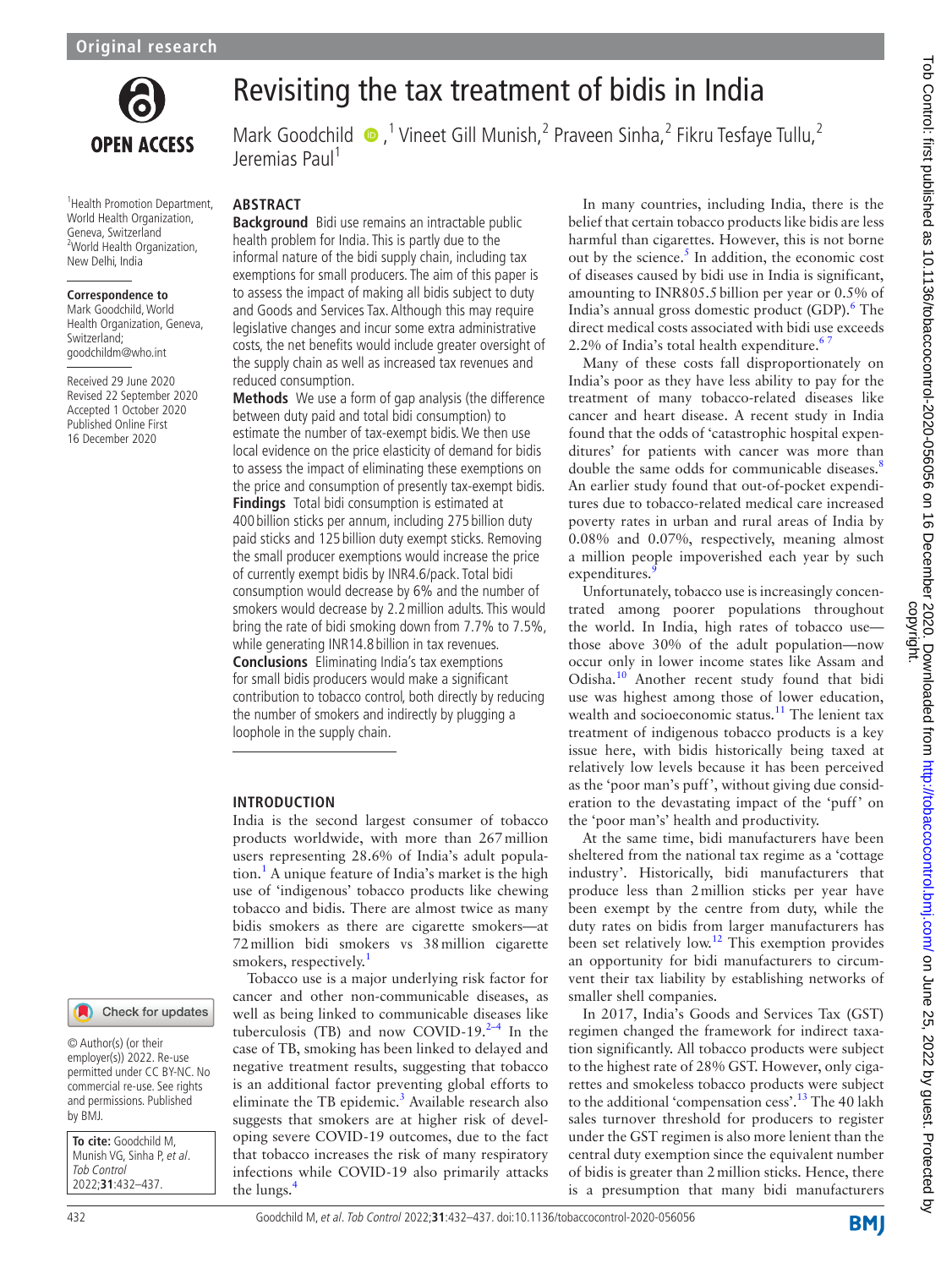will also be GST exempt. In 2019, duty was reintroduced on all tobacco products but at a paltry rate for handmade bidis of 0.05INR/1000 in addition to the National Calamity Contingent Duty (NCCD) of INR1/1000.<sup>[10 14](#page-5-8)</sup>

The aim of this paper is to assess the impact of making all bidis subject to both duty and GST. That is, removing small producer exemptions. There are several compelling reasons for doing so including to promote public health by decreasing tobacco use in all forms and thus reducing the harm from tobacco-related diseases. Additionally, the government has made up to 35% of State Disaster Relief Fund (SDRF) releases for Fiscal Year 2019–2020 available to the states for containing COVID-19.<sup>[15](#page-5-12)</sup> This is about INR49380million (roughly US\$700million) made available to the health sector through this mechanism. All tobacco products contribute to the SDRF via the NCCD. Given that tobacco is potentially a risk factor for both the spread and severity of COVID-19, it would be logical to raise duty on tobacco products to replenish the SDRF over time.<sup>[4](#page-5-3)</sup> Of course, higher tobacco taxation would also reduce tobacco use and associated harm from tobacco-related diseases including TB and COVID-19.

However, it should be recognised that bringing all bidis into India's tax regimen cannot be successfully achieved without some extra administrative costs in terms of enhanced monitoring and enforcement, with such activities needing greater coordination across different Departments and Ministries. In addition, such policies may also require high-level commitment to amending supporting legislative framework such as in relation to the law on GST.

Nonetheless, such actions would also benefit the government by increasing oversight of the tobacco supply chain—something India has committed to after becoming Party to the Protocol to Eliminate Illicit Trade in Tobacco Products (the Protocol).<sup>[16 17](#page-5-13)</sup> The informal tobacco sector poses a particular challenge to implementing the Protocol in India, and the Government may need to develop innovative measures including, for example, more comprehensive registration or licencing procedures. The recent GST reform also raises opportunities for increased efficiencies via IT platforms and the digitization of financial transactions.

We explore the impact of three related scenarios for the tax treatment of bidi in this paper. The first scenario involves the removal of duty and GST exemptions for small bidi producers as discussed. However, the tax share of bidis at 22% in this scenario would remain very low compared with >50% cigarettes and smokeless tobacco products. Therefore, the second scenario involves removing the exemptions and also raising the duty on bidis to INR450/1000 sticks in order to increase the tax share on bidis to 50% of the retail price. In the third scenario we assess the impact of raising the duty rate on bidis to INR450/1000 sticks under the existing tax regimen, but with the small producer exemptions still applying. We include this scenario because it can be immediately implemented without legislative change. An important caveat in this third scenario is that monitoring and enforcement is sufficiently strong to prevent a large expansion of supply from the informal sector due to tax avoidance or evasion. Such considerations are explored further in the discussion.

### **METHODS**

First, we develop a baseline profile of total bidi consumption for Fiscal Year 2018–2019. Total bidi consumption includes both 'duty-paid' and 'duty-exempt' bidi sticks, with the latter being calculated as the gap been total bidi consumption and dutypaid bidis. Total bidi consumption is calculated by multiplying

<span id="page-1-0"></span>

| Table 1               |                                | Duty rate and revenue from bidis 1994-1995 to 2015-2016                                                  |                                         |                    |                             |
|-----------------------|--------------------------------|----------------------------------------------------------------------------------------------------------|-----------------------------------------|--------------------|-----------------------------|
|                       | Nominal<br>Rate*<br>(INR/1000) | Nominal<br>Revenuet<br>(INR Mn)                                                                          | Duty Paid Real<br><b>Sticks</b><br>(Bn) | Rate<br>(INR/1000) | Real<br>revenue<br>(INR Mn) |
| 1994-1995             | 5.6                            | 2200                                                                                                     | 393                                     | 23.2               | 9146                        |
| 1995-1996             | 5.6                            | 2233                                                                                                     | 399                                     | 21.2               | 8483                        |
| 1996-1997             | 5.6                            | 2415                                                                                                     | 432                                     | 19.9               | 8587                        |
| 1997-1998             | 6.6                            | 2328                                                                                                     | 351                                     | 20.9               | 7317                        |
| 1998-1999             | 6.6                            | 3233                                                                                                     | 487                                     | 19.7               | 9613                        |
| 1999-2000             | 6.6                            | 3217                                                                                                     | 485                                     | 19.0               | 9213                        |
| 2000-2001             | 8.1                            | 3538                                                                                                     | 435                                     | 22.3               | 9714                        |
| 2001-2002             | 9.2                            | 3572                                                                                                     | 390                                     | 24.2               | 9431                        |
| 2002-2003             | 9.2                            | 3604                                                                                                     | 394                                     | 23.3               | 9162                        |
| 2003-2004             | 9.2                            | 3364                                                                                                     | 368                                     | 22.4               | 8237                        |
| 2004-2005             | 9.2                            | 3482                                                                                                     | 381                                     | 21.5               | 8166                        |
| 2005-2006             | 9.2                            | 3680                                                                                                     | 402                                     | 20.1               | 8089                        |
| 2006-2007             | 12.2                           | 4262                                                                                                     | 351                                     | 25.1               | 8821                        |
| 2007-2008             | 14.2                           | 4840                                                                                                     | 341                                     | 26.9               | 9182                        |
| 2008-2009             | 14.2                           | 4885                                                                                                     | 345                                     | 24.0               | 8252                        |
| 2009-2010             | 14.2                           | 4897                                                                                                     | 345                                     | 21.7               | 7484                        |
| 2010-2011             | 14.2                           | 4720                                                                                                     | 333                                     | 19.8               | 6588                        |
| 2011-2012             | 14.2                           | 4590                                                                                                     | 324                                     | 18.0               | 5824                        |
| 2012-2013             | 16.2                           | 4710                                                                                                     | 291                                     | 18.8               | 5463                        |
| 2013-2014             | 16.2                           | 4875                                                                                                     | 301                                     | 17.7               | 5344                        |
| 2014-2015             | 16.2                           | 4893                                                                                                     | 302                                     | 16.9               | 5113                        |
| 2015-2016<br>$*111.5$ | 16.2                           | 4735<br>to all and some of the later alleged to the later of the control of the later later to a control | 293                                     | 16.2               | 4735                        |

Weighted average duty rate for handmade and machine made bidis based on

handmade bidis being 98.5% of the market as per NCCD data.

†Ministry of Finance, Government of India.

NCCD, National Calamity Contingent Duty.

prevalence and daily bidi consumption data from India's Global Adult Tobacco Survey (GATS) for 2016-2017.<sup>1</sup> Additionally, we calculate an upper and lower range of bidi consumption based on the GATS reported Sample Error for the prevalence of bidi smoking and further adjusting by  $\pm 10\%$  to account for potential misreporting of smoking intensity (ie, sticks per day).

The number of duty paid bidi sticks is taken from administrative data for NCCD collections in 2016–2017, a source which was also cross-checked against historical trends under India's old excise system prior to GST.<sup>12.18</sup> Specifically, the number of dutypaid bidi sticks under this old system is calculated by dividing bidi duty revenues by the weighted average rate of excise on hand and machine made bidis.<sup>12</sup> We do not have data available on the proportion of bidi producers that are exempt from GST registration due to the 40 lakh threshold for sales turnover. However, this threshold is more lenient than the duty exemption in the pre-GST era. Therefore, we make a conservative assumption that the same proportion of bidis are both duty and GST exempt, even though potentially more are GST exempt. Such issues are reflected at least in part by our sensitivity analysis which alters the quantity of tax exempt bidis by roughly  $\pm 15\%$ compared with the GATS calculated mean.

Based on historical excise data, the number of duty-paid bidis decreased from about 400billion sticks per annum over much the first decade shown in [table](#page-1-0) 1 to about 300billion sticks by 2015–2016. The NCCD data give the equivalent number of bidis produced to be about 275billion sticks in 2016–2017. [Table](#page-1-0) 1 also shows the bidi duty rate and associated duty revenues in real or constant 2015–2016 price terms over the past two decades[.19](#page-5-14) The real duty rate hovered above INR20/1000 for much of the first decade, then steadily decreased after peaking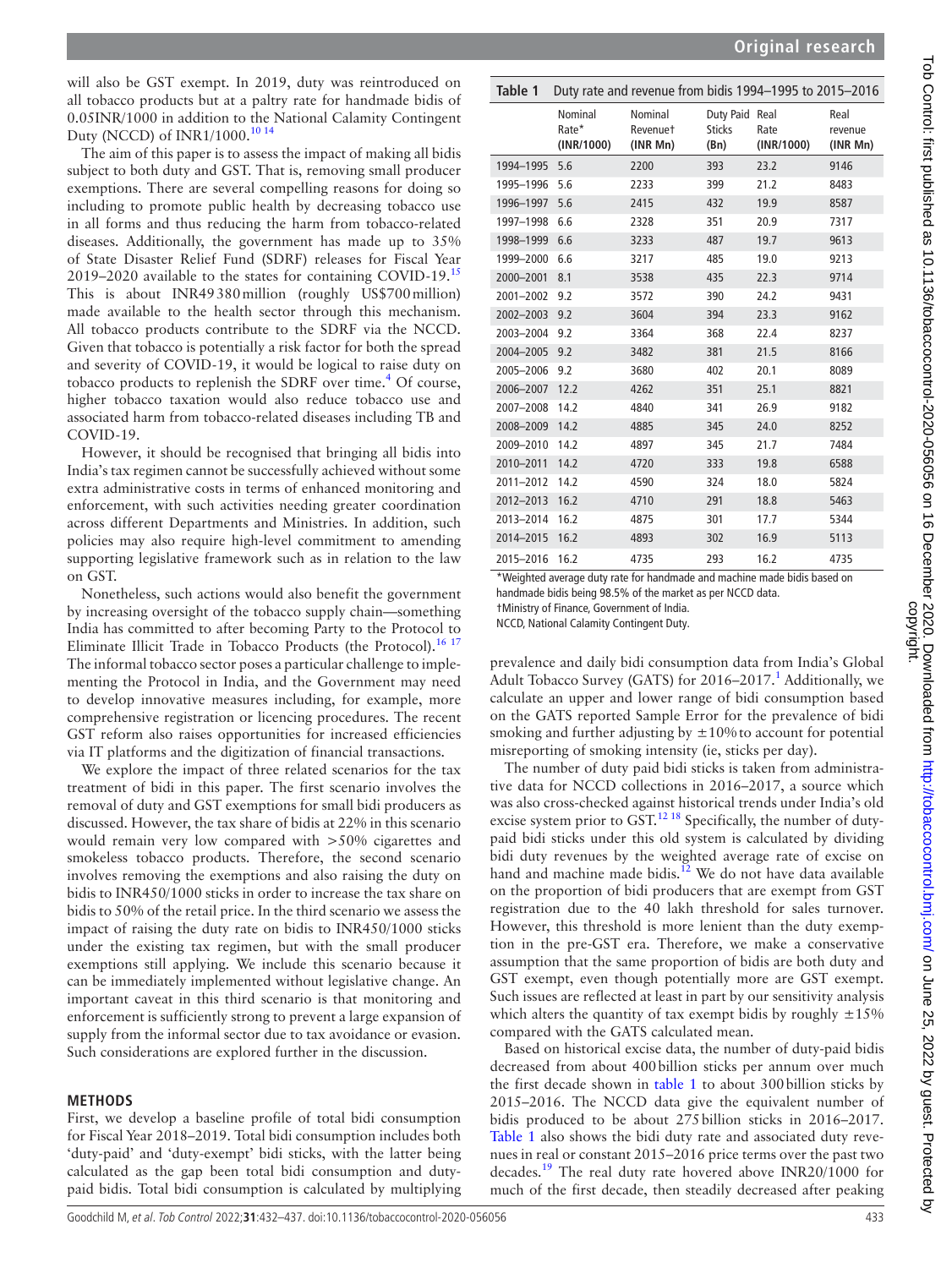at INR27/1000 in 2007–2008. Real duty revenues also hovered around INR9billion per annum for much of the time-frame, but decreased to less than INR5billion per annum by 2015–2016. This decline was a combination of both lower volumes (at least of duty paid bidis) and a decreasing duty rate after accounting for inflation.

The next step is to determine the current price of duty-exempt bidis, and then the expected price increase from removing these exemptions. This is a challenge because there is limited data on the price of bidis—let alone duty-exempt bundles. However, the Labour Bureau collects price data for certain goods as part of the Consumer Price Index series, with these data indicating that the retail price of all bidis averaged about INR19.3/bundle of 25 bidis in March  $2019$ .<sup>19</sup> We assume the retail price of dutypaid bidis was about INR21/bundle in 2018–2019, and estimate a corresponding producer price to be INR3.0/bundle after subtracting taxes and a distribution (wholesale and retail) margin of 20% based on consultation with experts. The retail price of duty-exempt bidis was then estimated to be about INR16.4/ bundle after taking the producer price of INR13.0/bundle and adding-in GST to the distribution margin. This suggests that the retail price of duty-exempt bidis would increase by 28%, from INR16.4 to INR21.0 per bundle, following the removal of small producer exemptions.

The impact of price increases on formerly duty-exempt bidis on consumption will depend primarily on the own price elasticity of demand for bidis. In India, empirical studies suggested that the elasticity of demand for bidis is around −0.92 and  $-0.85$  in rural and urban settings, respectively.<sup>20</sup> That is, a 10% increase in the retail price of bidis can be expected to decrease bidi consumption by about 9%. <sup>[19](#page-5-14)</sup> Consequently, we use  $-0.9$ as the median price elasticity of demand for bidi smokers in our analysis, within a range of −0.7 and −1.1 for sensitivity purposes.

Changes in the retail price of bidis may also have an impact the number of bidi smokers and hence, the prevalence of bidi smoking among the population. This obviously depends on the size of the price increase, as well as how responsive smokers are in terms of quitting. In this respect, the price elasticity of demand for tobacco reflects both conditional demand (ie, the intensity of smoking) and participation (ie, the act of smoking).<sup>21</sup> Available evidence internationally shows that about half of the reduction in tobacco consumption from a given price increase is due to a reduction in conditional demand and the other half if due to a reduction in prevalence. $21-23$  Hence, with a price elasticity of demand of −0.9 for bidis, we might expect the price prevalence elasticity to be around  $-0.45$  (range  $-0.35$  to  $-0.55$ ).

### **FINDINGS**

[Table](#page-2-0) 2 shows the estimated composition of bidi consumption for 2018–2019 based on total bidi consumption from GATS

<span id="page-2-0"></span>

| Composition of bidi consumption based on gap analysis<br>Table 2 |                       |                    |                    |  |
|------------------------------------------------------------------|-----------------------|--------------------|--------------------|--|
|                                                                  | Median<br>(Bn sticks) | Min<br>(Bn sticks) | Max<br>(Bn sticks) |  |
| Duty paid consumption*                                           | 275                   | (275)              | (275)              |  |
| Total consumption+                                               | 400                   | (336)              | (456)              |  |
| Duty exempt consumption                                          | 125                   | (61)               | (181)              |  |
| Market share (%)<br>$*NCAB, 1$                                   | 31                    | (18)               | (40)               |  |

\*NCCD data.

†GATS India 2016–17.

GATS, Global Adult Tobacco Survey; NCCD, National Calamity Contingent Duty.

#### <span id="page-2-1"></span>**Table 3** Estimated baseline composition of bidi market in 2018– 2019

|                                   | Duty paid | Duty exempt | All bidis |
|-----------------------------------|-----------|-------------|-----------|
| Average producer price (INR/25)   | 13.0      | 13.0        | 13.0      |
| Average margin (INR/25)           | 3.3       | 2.6         | 3.1       |
| Average retail price (INR/25)     | 21.0      | 16.4        | 19.5      |
| Average duty (INR/25)*            | 0.0       | 0.0         | 0.0       |
| Average GST (INR/25) <sup>+</sup> | 4.6       | 0.7         | 3.3       |
| Average tax (INR/25)              | 4.6       | 0.7         | 3.3       |
| Consumption (billion sticks)      | 275       | 125         | 400       |
| Smokers (million adults)          | 49        | 22          | 71        |
| Smoking rate (% adults)           | 5.3       | 2.4         | 7.7       |
| Duty revenue (INR billion)        | 0.3       | 0.0         | 0.3       |
| GST revenue (INR billion)         | 50.5      | 3.6         | 54.2      |
| Total tax revenue (INR billion)   | 50.8      | 3.6         | 54.5      |

\*Duty=1.05 per 1000 sticks.

†GST on the retailer's margin for duty exempt bidis.

GST, Goods and Services Tax.

2016–2017 of around 400 (336–456) billion sticks per annum and an average of 275billion duty-paid bidi sticks per annum. Thus, the number of duty-exempt bidis is estimated at 125 (61–181) billion sticks per annum, representing 31% (18%– 40%) of the total bidi market.

[Table](#page-2-1) 3 shows the baseline situation for India's bidi market in 2018–2019, with 275billion duty-paid sticks and 125billion duty-exempt sticks (ie, median as above). The retail price of duty-paid bidis is around INR21/bundle, while the retail price for exempt bidis is around INR16/bundle. Duty paid-bidi sticks are subject to tax of INR4.6/pack representing 22% of the retail price. This finding is consistent with similar studies covering the post-GST period.<sup>[13](#page-5-11)</sup> On the other hand, only the distribution margin is subject to GST for duty-exempt bidis and therefore these bidis are subject to tax of just INR0.7/pack representing 4% of the retail price. On average, across the whole bidi market, tax is estimated to account for about 17% of the retail price.

As discussed, duty-exempt bidis are estimated to account for around 31% (18%–40%) of all bidi consumption. We can calculate the equivalent number of duty-exempt smokers based on the assumption that all bidi smokers are equally intensive (ie, they consume a similar number of sticks per day). Consequently, India has around 71million bidi smokers as per GATS 2016–2017, including about 22 (12-30) million smokers of duty-exempt bidis [\(table](#page-2-1) 3). The latter represents about 2.4% (1.3%–3.2%) of India's adult population. Total tax revenue from bidi sticks in 2018–2019 is estimated at INR54.5 (53–56)billion per annum, with this amount mostly from GST.

[Table](#page-3-0) 4 shows the projected impact of removing the duty and GST exemptions for small bidi producers. The price of 'currently exempt' bidis increases by INR4.6/pack or 28% as is necessary to reflect the imposition of duty and GST. However, the market average retail price of bidis increases by just 8% reflecting that around 70% of bidi consumption is already subject to these taxes.

Total bidi consumption is projected to decrease by 6% (3%–10%) reflecting 25 (10-43) billion fewer bidi sticks consumed annually. The number of bidi smokers would decrease by 2.2 (1-0-3.6) million adults, reflecting a 3.1% (1.4%–4.8%) relative reduction in the rate of bidis smoking from 7.7% to 7.5% of all adults in India.

Annual tax revenues from bidi consumption—mostly generated from GST at this point—would increase by INR14.8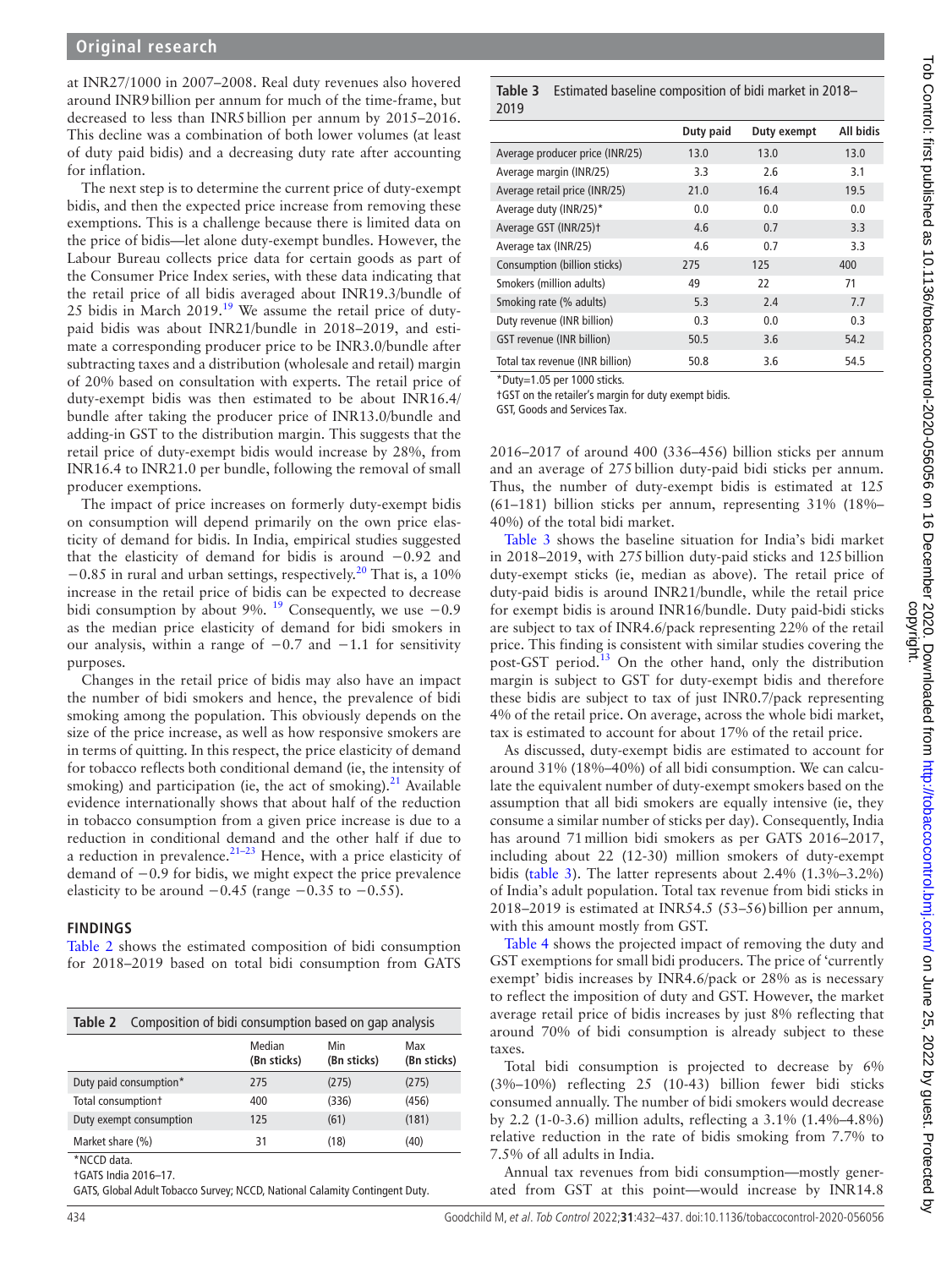| Original research |  |  |  |  |  |  |  |  |
|-------------------|--|--|--|--|--|--|--|--|
|-------------------|--|--|--|--|--|--|--|--|

<span id="page-3-0"></span>

| Impact of removing duty and GST exemptions<br>Table 4 |              |                         |                  |  |  |
|-------------------------------------------------------|--------------|-------------------------|------------------|--|--|
|                                                       | Duty paid    | <b>Currently exempt</b> | <b>All bidis</b> |  |  |
| Average retail price (INR/25)                         |              |                         |                  |  |  |
| 2018-2019                                             | 21.0         | 16.4                    | 19.5             |  |  |
| Projected                                             | 21.0         | 21.0                    | 21.0             |  |  |
| Change                                                | 0.0          | 4.6                     | 1.5              |  |  |
| % change                                              | $\mathbf{0}$ | 28                      | 8                |  |  |
| Consumption (billion sticks)                          |              |                         |                  |  |  |
| 2018-2019                                             | 275          | 125                     | 400              |  |  |
| Projected                                             | 275          | 100                     | 375              |  |  |
| Change                                                | 0.0          | $-25.0$                 | $-25.0$          |  |  |
| % change                                              | 0            | $-20$                   | $-6$             |  |  |
| Smokers (million adults)                              |              |                         |                  |  |  |
| 2018-2019                                             | 49           | 22                      | 71               |  |  |
| Projected                                             | 49           | 20                      | 69               |  |  |
| Change                                                | 0.0          | $-2.2$                  | $-2.2$           |  |  |
| % change                                              | $\mathbf{0}$ | $-10$                   | $-3$             |  |  |
| Duty revenue (INR billion)                            |              |                         |                  |  |  |
| 2018-19                                               | 0.3          | 0.0                     | 0.3              |  |  |
| Projected                                             | 0.3          | 0.1                     | 0.4              |  |  |
| Change                                                | 0.0          | 0.1                     | 0.1              |  |  |
| GST revenue (INR billion)                             |              |                         |                  |  |  |
| 2018-2019                                             | 50.5         | 3.6                     | 54.2             |  |  |
| Projected                                             | 50.5         | 18.3                    | 68.9             |  |  |
| Change                                                | 0.0          | 14.7                    | 14.7             |  |  |
| Total tax revenue (INR billion)                       |              |                         |                  |  |  |
| 2018-2019                                             | 50.8         | 3.6                     | 54.5             |  |  |
| Projected                                             | 50.8         | 18.5                    | 69.3             |  |  |
| Change                                                | 0.0          | 14.8                    | 14.8             |  |  |

GST, Goods and Services Tax.

(6.8–22.8)billion or by 27% (13%–41%) on the baseline. Removing the exemptions for small bidi producers in India would, therefore, represent a 'win-win' scenario for both public health and revenue collection, while also helping to bring the tobacco supply-chain under greater government oversight and control.

Removing the small producer's exemptions for bidis would be a major reform to India's system of tobacco taxation. However, there would still be significant scope for more progress because at just 22%—the tax burden on bidis is still very low compared with  $>50\%$  in the case of both cigarettes and smokeless tobacco products. [Table](#page-3-1) 5 presents the projected impact of raising duty on all bidis in order to achieve a tax burden of 50%, making bidis comparable to other tobacco products. This would require duty to increase to about INR450/1000 sticks.

The average retail price of all bidis would increase by INR19.5/ pack or by 100%. Note such an increase is absolutely necessary to due to the fact that bidis have remained very affordable over the past decade due, in part, to lenient tax treatment by both the centre and the GST Council post-GST implementation.<sup>10</sup>

Total bidi consumption under this scenario is projected to decrease by 46% (37%–55%) reflecting around 184 (123–249) billion fewer bidi sticks consumed each year. The number of bidi smokers would decrease significantly by  $16.5$  (12.4–20.5) million adults, reflecting a 23% (18%–27%) relative reduction in the prevalence rate of bidis smoking from 7.7% to 5.9% of all adults in India.

In addition, tax revenues from bidis would increase by INR116 (75-165) billion per annum. This would include an extra INR96.7billion in central duty revenue and an extra

<span id="page-3-1"></span>**Table 5** Impact of removing exemptions and applying duty of INR450/1000

|                                 | Duty paid | <b>Currently exempt</b> | <b>All bidis</b> |
|---------------------------------|-----------|-------------------------|------------------|
| Average retail price (INR/25)   |           |                         |                  |
| 2018-2019                       | 21.0      | 16.4                    | 19.5             |
| Projected                       | 39.0      | 39.0                    | 39.0             |
| Change                          | 18.0      | 22.7                    | 19.5             |
| % change                        | 86        | 138                     | 100              |
| Consumption (billion sticks)    |           |                         |                  |
| 2018-2019                       | 275       | 125                     | 400              |
| Projected                       | 158       | 58                      | 216              |
| Change                          | $-117.1$  | $-67.2$                 | $-184.3$         |
| % change                        | $-43$     | $-54$                   | $-46$            |
| Smokers (million adults)        |           |                         |                  |
| 2018-19                         | 49        | 22                      | 71               |
| Projected                       | 39        | 16                      | 55               |
| Change                          | $-10.5$   | $-6.0$                  | $-16.5$          |
| % change                        | $-21$     | $-27$                   | $-23$            |
| Duty revenue (INR billion)      |           |                         |                  |
| 2018-2019                       | 0.3       | 0.0                     | 0.3              |
| Projected                       | 71.1      | 26.0                    | 97.0             |
| Change                          | 70.8      | 26.0                    | 96.7             |
| GST revenue (INR billion)       |           |                         |                  |
| 2018-2019                       | 50.5      | 3.6                     | 54.2             |
| Projected                       | 53.9      | 19.7                    | 73.7             |
| Change                          | 3.4       | 16.1                    | 19.5             |
| Total tax revenue (INR billion) |           |                         |                  |
| 2018-2019                       | 50.8      | 3.6                     | 54.5             |
| Projected                       | 125.0     | 45.7                    | 170.7            |
| Change                          | 74.2      | 42.0                    | 116.2            |

GST, Goods and Services Tax.

INR19.5billion in GST for the state governments. The former could potentially be used to help replenish the SDRF via an increase in the NCCD component of central duty.

Lastly, [table](#page-4-0) 6 shows the impact of raising duty on bidis to INR450/sticks under the existing tax regime in which the small producer exemptions still apply. An important caveat here is that monitoring and enforcement is sufficiently robust to prevent a large expansion of supply from the informal sector due to tax avoidance or evasion practices of manufacturers. This risk is explored in more detail during the discussion. Under this scenario, bidi consumption would decrease by 29% (21%– 41%) representing around 117 (96–137) billion fewer bidis sticks consumed in India. Total tax revenues would increase by INR74.2 (59–91)billion, including about INR71billion extra in duty revenue and INR3billion in extra GST revenue.

### **DISCUSSION**

Our analysis confirms that bringing all bidis into India's tax regime would generate significant benefits in terms of public health—as would increasing the duty rate on this product. Such measures also make good sense from a tax policy design perspective since cigarettes and smokeless products are taxed significantly higher. While consumers perceive bidis to be 'inferior' goods relative to cigarettes in India, there is still a risk that widening that tax differential between them can encourage some cigarette smokers to trade-down to bidis rather than to quit smoking. Similarly, there is a high proportion of dual users— with around 20% of all smokers using both bidis and cigarettes.<sup>[1](#page-5-0)</sup>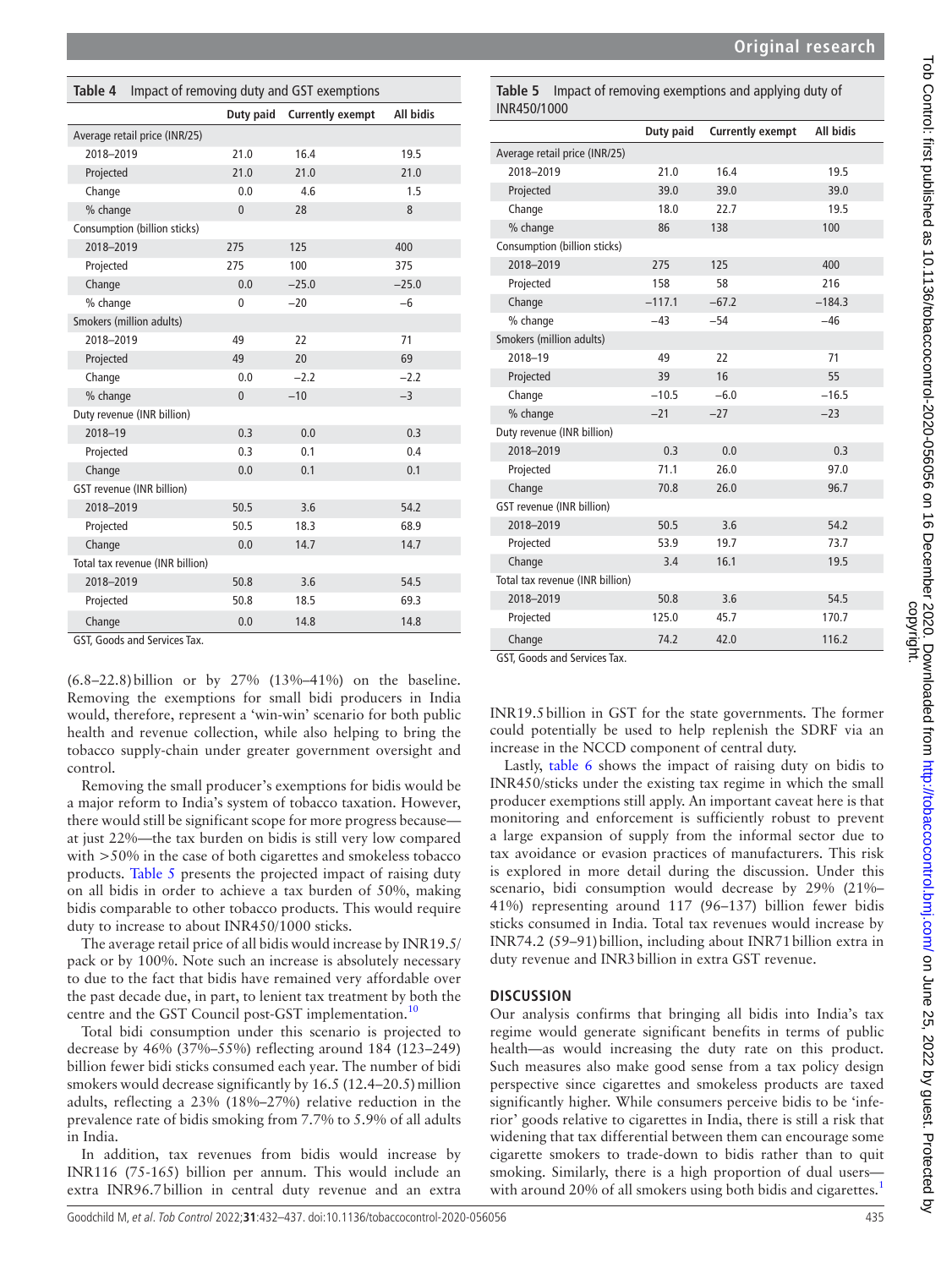<span id="page-4-0"></span>

|             | Table 6 Impact of maintaining exemptions and applying duty of |
|-------------|---------------------------------------------------------------|
| INR450/1000 |                                                               |

|                                     | Duty paid | <b>Currently exempt</b> | <b>All bidis</b> |
|-------------------------------------|-----------|-------------------------|------------------|
| Average retail price (INR/25)       |           |                         |                  |
| 2018-2019                           | 21.0      | 16.4                    | 19.5             |
| Projected                           | 39.0      | 16.4                    | 29.0             |
| Change                              | 18.0      | 0.0                     | 9.5              |
| % change                            | 86        | $\mathbf{0}$            | 49               |
| <b>Consumption (billion sticks)</b> |           |                         |                  |
| 2018-2019                           | 275       | 125                     | 400              |
| Projected                           | 158       | 125                     | 283              |
| Change                              | $-117.1$  | 0.0                     | $-117.1$         |
| % change                            | $-43$     | $\mathbf{0}$            | $-29$            |
| Smokers (million adults)            |           |                         |                  |
| 2018-2019                           | 49        | 22                      | 71               |
| Projected                           | 39        | 22                      | 61               |
| Change                              | $-10.5$   | 0.0                     | $-10.5$          |
| % change                            | $-21$     | $\mathbf{0}$            | $-15$            |
| Duty revenue (INR billion)          |           |                         |                  |
| 2018-2019                           | 0.3       | 0.0                     | 0.3              |
| Projected                           | 71.1      | 26.0                    | 97.0             |
| Change                              | 70.8      | 26.0                    | 96.7             |
| GST revenue (INR billion)           |           |                         |                  |
| 2018-2019                           | 50.5      | 3.6                     | 54.2             |
| Projected                           | 53.9      | 3.6                     | 57.6             |
| Change                              | 3.4       | 0.0                     | 3.4              |
| Total tax revenue (INR billion)     |           |                         |                  |
| 2018-2019                           | 50.8      | 3.6                     | 54.5             |
| Projected                           | 125.0     | 3.6                     | 128.7            |
| Change                              | 74.2      | 0.0                     | 74.2             |

GST, Goods and Services Tax.

Consequently, empirical studies tend to find that bidis are complementary products, rather than close substitutes, to other forms of tobacco like cigarettes and leaf tobacco.<sup>20 24</sup>

Our analysis also highlights the untapped revenue potential for India's central and state governments via duty and GST on bidis. Higher duty rates on all tobacco products can help to replenish the SDRF, while also reducing tobacco use and associated health risks. At the same time, it should be recognised that bringing the informal tobacco sector into the tax regimen would not be without extra administrative costs. Such activities are also likely to need greater coordination across stakeholder ministries such as finance, labour, agriculture and health. It may also require high-level commitment to amend associated legislation and to overcome strong industry interference.

Nonetheless, such actions would also increase the government's oversight of the tobacco supply chain—something India has committed to by becoming Party to the Protocol to Eliminate Illicit Trade in Tobacco Products (the Protocol). The size of India's informal bidi and smokeless tobacco sector poses a particular challenge for implementation of the Protocol, and India may need to develop innovative measures to address this issue. The recent GST reform process, for example, presents an opportunity for increased monitoring of the tobacco sector via IT platforms and the digitalisation of financial transactions, while also helping to modernise India's overall system of taxation.

We acknowledge that India faces a number of barriers to comprehensive reform in the bidi sector. Thus, we have included a third scenario in which the duty rate on bidis is increased, without any changes to the tax regime or supporting legislation.

The impact of this scenario, however, partly depends on a caveat that the supply of duty-exempt bidis does not expand significantly. A similar situation has occurred in the past in other countries, for example, with kreteks in Indonesia until the Government passed legislation banning the establishment of new small-to-mid scale kretek producers.<sup>24</sup>

However, it is not clear what scope duty-exempt small bidi producers in India have to legally increase their production capacity given the exemption thresholds. Similarly, a lack of industry monitoring hinders our ability to understand historical trends in this matter, including potentially due to tax avoidance. In any case, this question points towards the same conclusion that India needs to strengthen its oversight and control of the tobacco supply chain, particularly with respect to the informal sector. The strengthening of tax administration in this area should be seen as part of a comprehensive tobacco control strategy, including in combination with higher tobacco taxes to

# **What this paper adds**

## **What is already known on this subject**

► Majority of India's smokers consume bidis rather than cigarettes, with the Global Adult Tobacco Survey for 2016–2017 reporting 72million bidi smokers representing 7.7% of India's adult population. As an indigenous product, bidis have historically been treated very leniently in terms of taxation. It has been sheltered as a 'cottage industry', with bidi manufacturers producing less than 2 million sticks per year being exempt from central duty. This has continued under the Goods and Services Tax (GST) regimen and many small bidi manufacturers will have escaped the GST net due to the 40 lakh sales turnover threshold for GST registration. Consequently, a large proportion of the bidi market is effectively untaxed, which makes tax policy less effective as a tool for both tobacco control and revenue generation.

# **What important gaps in knowledge exist on this topic**

 $\blacktriangleright$  There is very little known about the absolute quantity or market share of tax-exempt bidis, except that it is likely sizeable. The tax exemptions also create a problem for tax policy design and implementation because the tax base (ie, consumption) is less certain, because consumers can switch to tax-exempt brands and bidi manufacturers can manipulate the policies under which exemptions apply. Such issues are technical problem in addition to the political economy of bidi taxation in India.

# **What this paper adds**

 $\blacktriangleright$  The aim of this paper is to assess the impact of making all bidis subject to both excise duty and GST. That is, removing small producer exemptions for bidi manufacturers. There are strong reasons for doing so including to promote public health by decreasing tobacco use in all its forms, and to generate tax revenue from a largely untapped source in terms of the tobacco tax base. In addition, such actions would increase the Government's oversight of the tobacco supply chain—something it has committed to by becoming Party to the Protocol to Eliminate Illicit Trade in Tobacco Products. We find that tax-exempt bidis account for about 31% of the total bidi market. Removing the small producer tax exemptions would decrease total bidi consumption by 6% and the number of bidi smokers by 2.2million adults, while also generating INR14.8 billion in tax revenues.